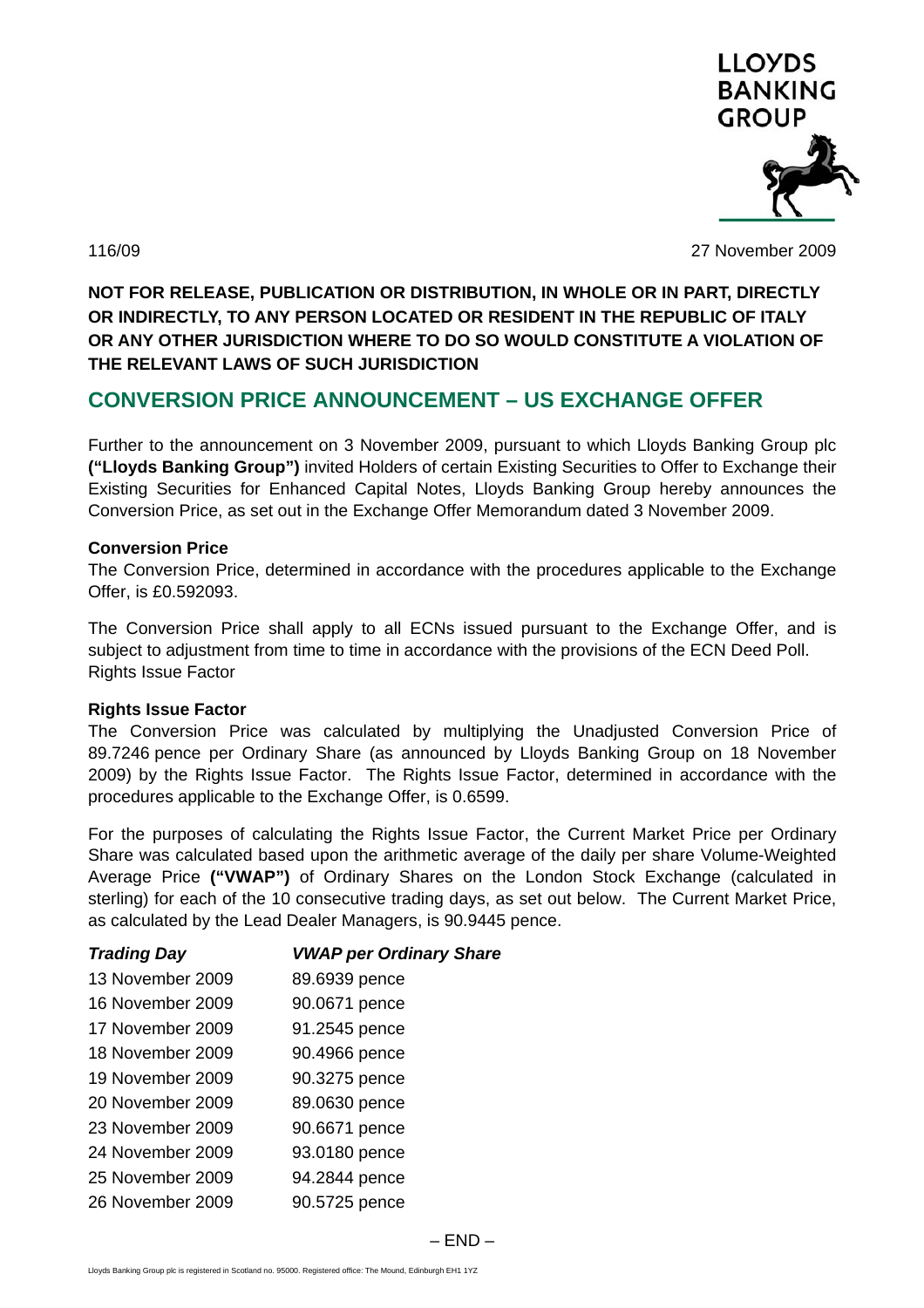For further information:

| <b>Investor Relations</b><br>Michael Oliver<br>Director of Investor Relations<br>Email: michael.oliver@ltsb-finance.co.uk | +44 (0) 20 7356 2167 |
|---------------------------------------------------------------------------------------------------------------------------|----------------------|
| Moira d'Arcy<br><b>Head of Debt Investor Relations</b><br>Email: moira.d'arcy@ltsb-finance.co.uk                          | +44 (0) 20 7356 2164 |
| <b>Media Relations</b><br>Sara Evans<br>Media Relations Manager<br>Email: sara.evans2@lloydstsb.co.uk                     | +44 (0) 20 7356 2075 |

# **FORWARD LOOKING STATEMENTS**

This announcement contains forward looking statements with respect to the business, strategy and plans of the Lloyds Banking Group, its current goals and expectations relating to its future financial condition and performance. By their nature, forward looking statements involve risk and uncertainty because they relate to events and depend on circumstances that will occur in the future. The Group's actual future results may differ materially from the results expressed or implied in these forward looking statements as a result of a variety of factors, including UK domestic and global economic and business conditions, the ability to derive cost savings and other benefits as well as to mitigate exposures from the acquisition and integration of HBOS, risks concerning borrower quality, market related trends and developments, changing demographic trends, changes in customer preferences, changes to regulation, the policies and actions of governmental and regulatory authorities in the UK or jurisdictions outside the UK, including other European countries and the US, exposure to regulatory scrutiny, legal proceedings or complaints, competition and other factors. Please refer to the latest Annual Report on Form 20-F filed with the US Securities and Exchange Commission for a discussion of such factors. The forward looking statements contained in this announcement are made as at the date of this announcement, and the Group undertakes no obligation to update any of its forward looking statements.

# **DISCLAIMER**

If any Holder is in any doubt as to the action it should take, it is recommended to seek its own legal, tax, financial and accounting advice, including as to any tax consequences, from its stockbroker, bank manager, solicitor, accountant or other independent financial adviser. None of the Dealer Managers, the Exchange Agents, the ECN Trustee, or any person who controls, or is a director, officer, employee or agent of such persons, or any affiliate of such persons, makes any recommendation as to whether Holders should participate in the Exchange Offer. No offer or invitation to acquire or exchange any securities is being made pursuant to this announcement. This announcement does not constitute an invitation to participate in the Exchange Offer in any jurisdiction in which, or to or from any person to or from whom, it is unlawful to make such invitation under applicable securities laws and offers of Existing Securities for exchange pursuant to the Exchange Offer will not be accepted from Holders in any jurisdiction where such invitation is unlawful.

The distribution of this announcement in certain jurisdictions may be restricted by law. Persons into whose possession this announcement comes is required by each of the ECN Issuers, Lloyds Banking Group, the Dealer Managers and the Exchange Agents to inform themselves about, and to observe, any such restrictions.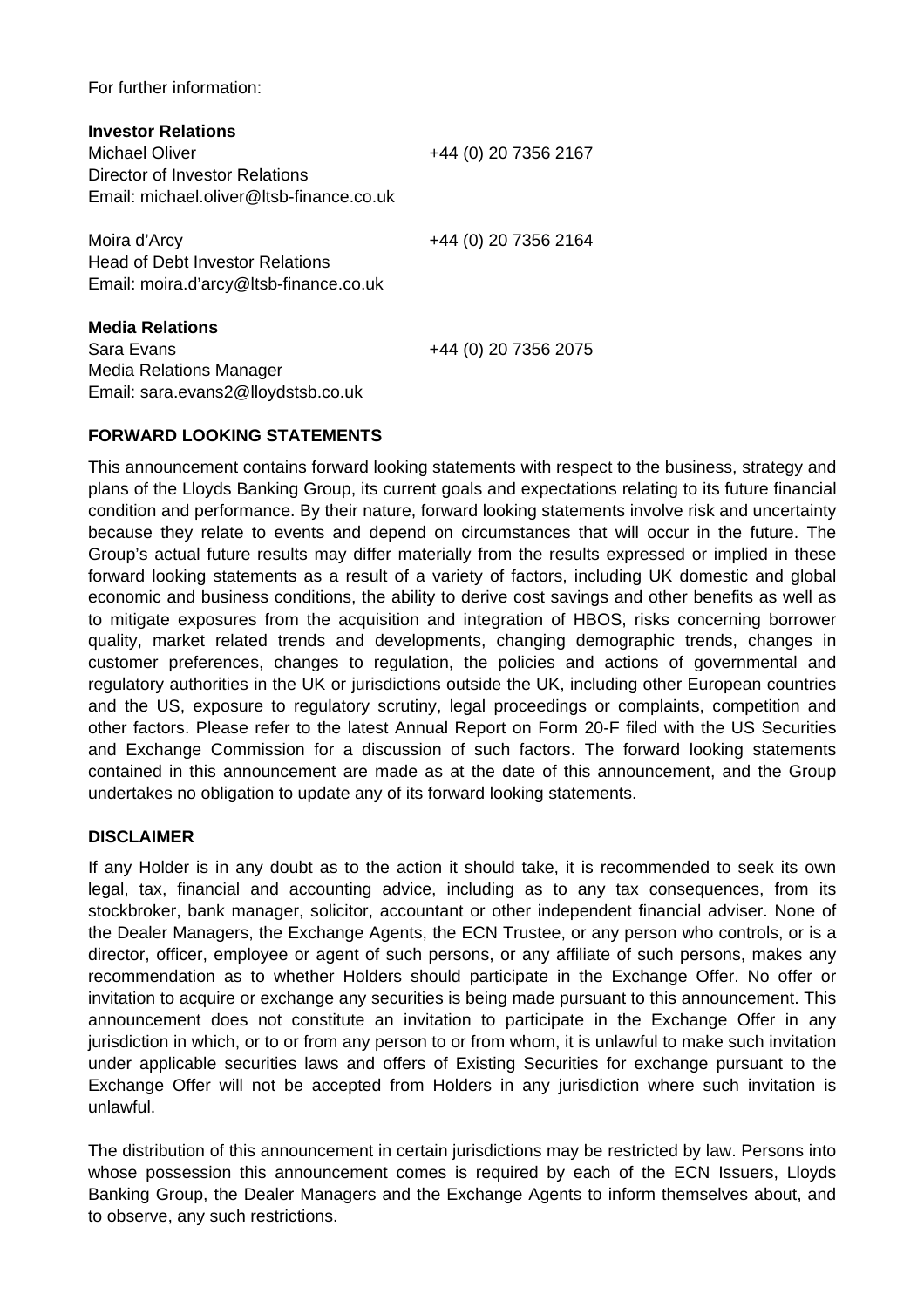# **OFFER RESTRICTIONS**

#### **United States**

This announcement and the information contained herein do not contain or constitute an offer for sale or the solicitation of an offer to purchase securities in the United States. The ECNs referred to herein have not been and will not be registered under the U.S. Securities Act of 1933, as amended (the "Securities Act"), and may not be offered or sold in the United States absent registration under the Securities Act or an available exemption from, or in a transaction not subject to, the registration requirements of the Securities Act.

# **European Economic Area**

This announcement has been prepared on the basis that the Exchange Offer will either be made pursuant to an exemption under the Prospectus Directive, as implemented in Member States of the EEA, from the requirement to produce a prospectus for offers of the ECNs or the relevant Exchange Consideration or by the use of the Exchange Offer Memorandum, as a prospectus approved by the UKLA and prepared in accordance with the Prospectus Directive and the Prospectus Rules made under section 73A of FSMA and passported to the EEA Permitted Jurisdictions. Accordingly, any person making or intending to make an Offer to Exchange within the EEA should only do so in the EEA Permitted Jurisdictions using the Exchange Offer Memorandum, or, in any other EEA jurisdiction, in circumstances in which no obligation arises for the ECN Issuers, Lloyds Banking Group or any of the Dealer Managers to produce a prospectus for such offer.

# **Italy**

This announcement and the Exchange Offer is not being made in the Republic of Italy. The Exchange Offer, this announcement and the Exchange Offer Memorandum have not been submitted to the clearance procedure of the Commissione Nazionale per le Società e la Borsa ("CONSOB") pursuant to Italian laws and regulations. Accordingly, the Exchange Offer is not made or made available to holders of Existing Securities who are Italian residents and/or persons located in the Republic of Italy and they may not submit acceptances relating to Existing Securities in respect of the Exchange Offer and, as such, any acceptances received from or on behalf of such Holders of Existing Securities shall be ineffective and void. No material relating to the Exchange Offer or the Existing Securities may be distributed or made available in the Republic of Italy.

# **Belgium**

Neither this announcement nor any other offering material has been submitted or will be submitted for approval or recognition to the Belgian Banking, Finance and Insurance Commission ("Commission bancaire, financière et des assurances/Commissie voor het Bank-, Financie- en Assurantiewezen"). The Exchange Offer may not be made in Belgium by way of a public offering, as defined in Articles 3 and 6 of the Belgian Law of 1 April 2007 on public takeover bids or as defined in Article 3 of the Belgian Law of 16 June 2006 on the public offer of placement instruments and the admission to trading of placement instruments on regulated markets (the "Belgian Public Offer Law"), each as amended or replaced from time to time. Accordingly, the Exchange Offer may not be advertised and the Exchange Offer will not be extended and no memorandum, information circular, brochure or any similar document has or will be distributed, directly or indirectly, to any person in Belgium other than "qualified investors" in the meaning of Article 10 of the Belgian Public Offer Law (as amended from time to time). This announcement has been issued only for the personal use of the above qualified investors and exclusively for the purpose of the Exchange Offer. Accordingly, the information contained herein and in the Exchange Offer Memorandum, may not be used for any other purpose or disclosed to any other person in Belgium.